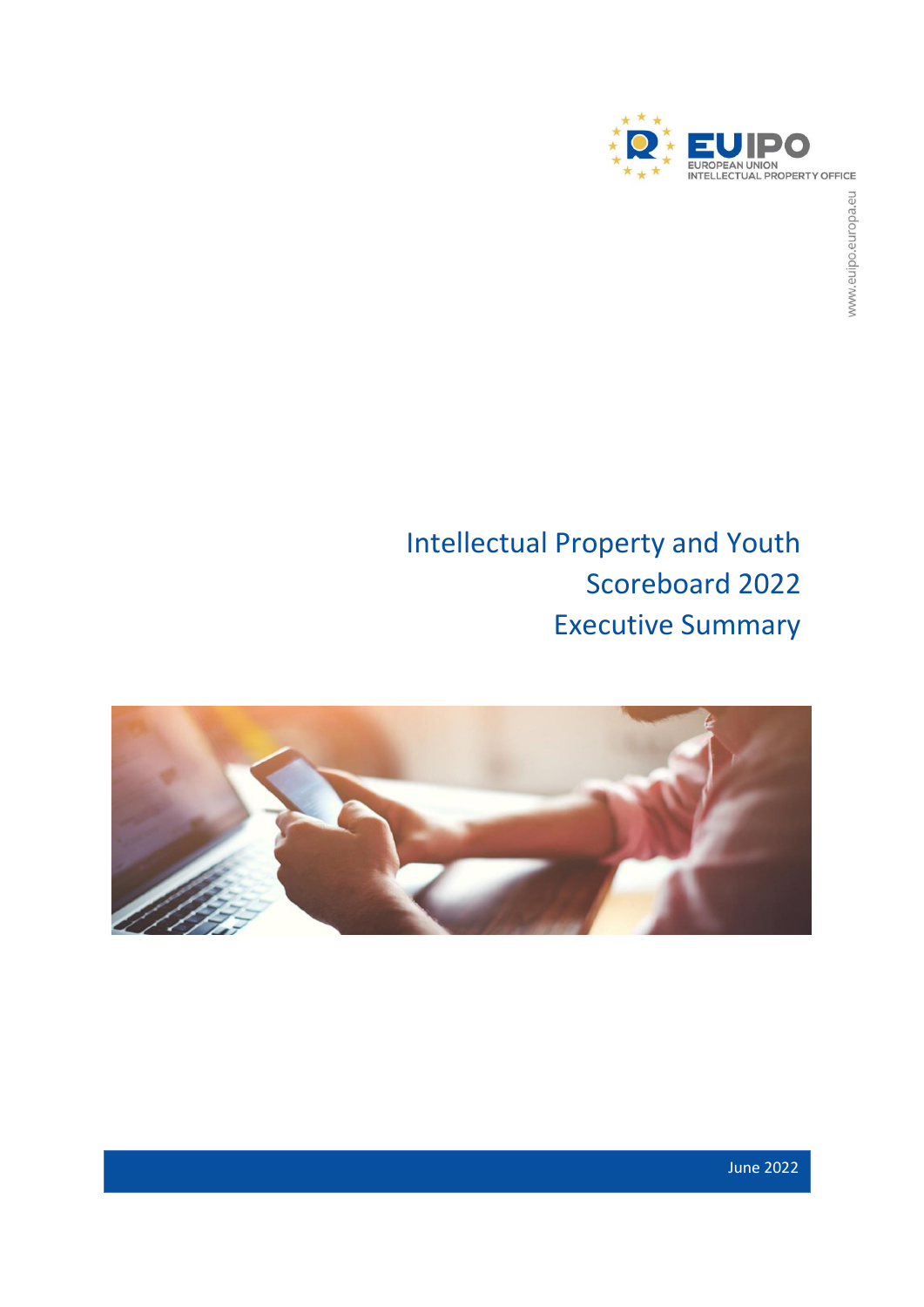

## Foreword

Intellectual Property and Youth Scoreboard 2022

This 3rd edition of the IP Youth Scoreboard provides a welcome update on the behaviours of young people aged 15 to 24 across the European Union regarding IPR infringement. It sheds both a European and a national light on the factors driving young people to purchase counterfeit goods or access digital content from illegal sources. It also stresses the elements that could help our younger generation to curb their infringing behaviours.

The 2022 survey confirms to a large extent the trends identified in the previous editions in 2016 and 2019 but offers richer insights into young people's perceptions and attitudes at a time when online commerce and digital consumption have been increasing significantly, thereby affecting consumer behaviours.

The trend of accessing digital content from legal sources is clearly confirmed, with an increased majority of young people stating their preference for legal alternatives over pirated content.

However, 21 % of respondents still acknowledge having accessed intentionally pirated content in the last 12 months – notably films, TV series, music and live sports events – from dedicated servers, apps and social media. A third of young consumers find it difficult to distinguish legal digital content from pirated content or increasingly do not care.

On the other hand, the intentional purchase of counterfeit goods has increased, with 37 % of young people confirming that they bought at least one fake product in the last 12 months (up from 14 % in 2019).

This trend is worrying, even if methodological improvements may have provided a more accurate picture than previous editions of the Scoreboard.

A similar proportion of young people purchased fakes by accident, and they acknowledge difficulties in distinguishing genuine goods from counterfeits.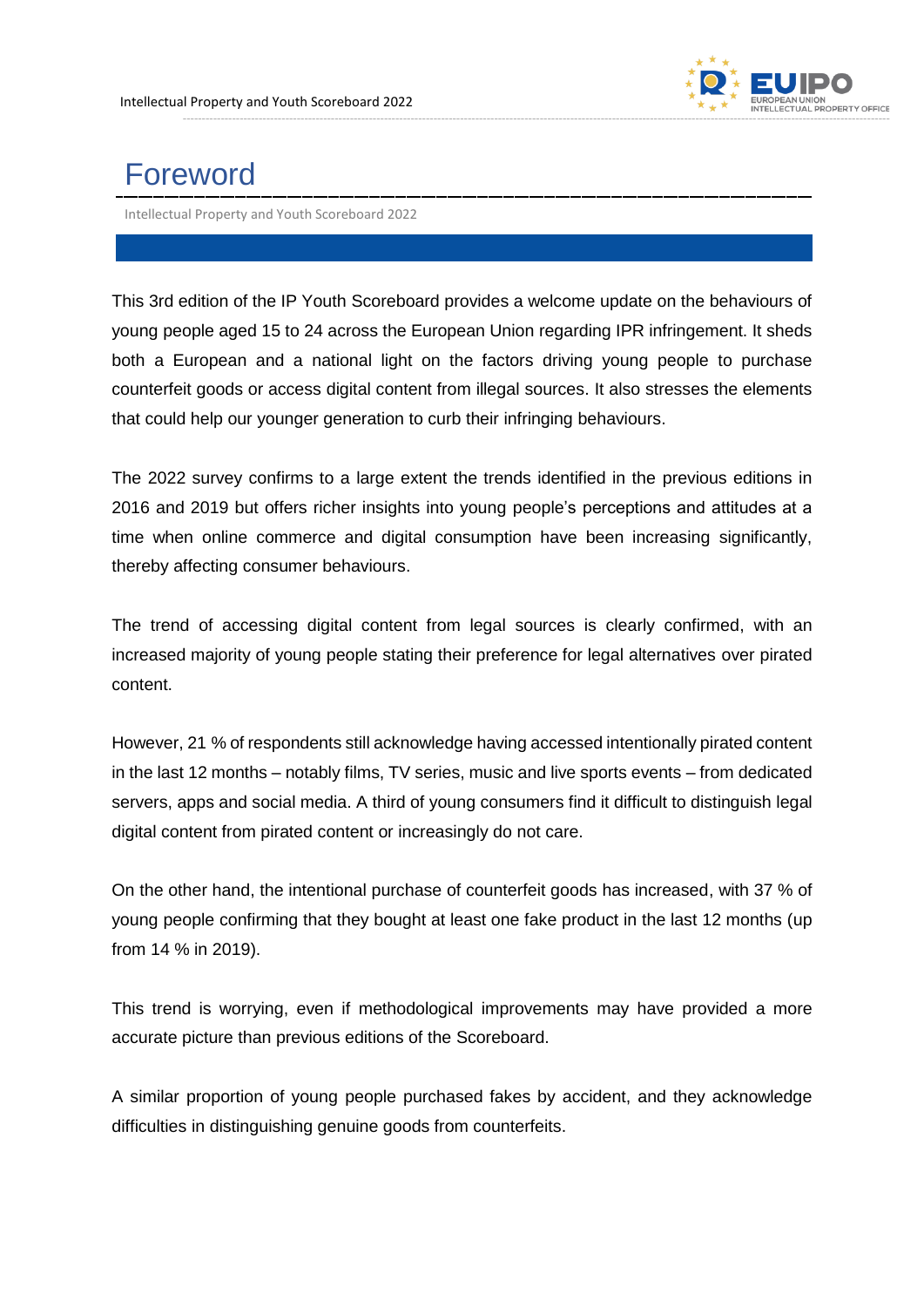

Although the survey's respondents still see price as a main driver towards piracy or counterfeiting, the importance of social influences, such as the behaviours of family, friends and people around them, is notably gaining ground.

The personal risk of cyberthreat or cyberfraud are now more widely identified by the young people surveyed as factors that might make them think twice and stop their IPR infringement, as is a better understanding of its negative impact on the environment and society.

This new analysis will provide a valuable, actionable tool to help stakeholders, policy makers, educators and civil society organisations create awareness-raising initiatives to support our young citizens and consumers in making informed choices.

Christian Archambeau Executive Director EUIPO

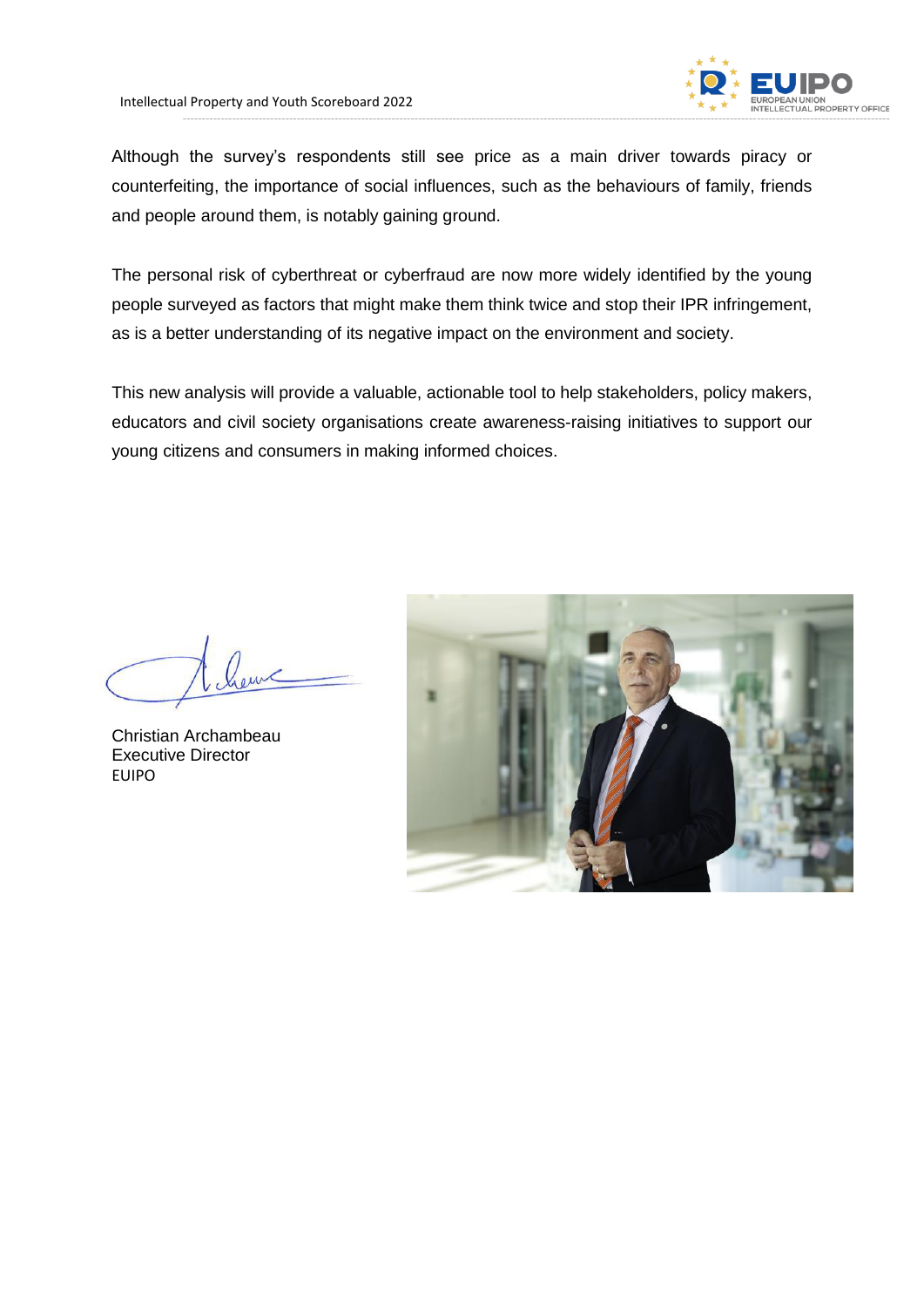

### Executive summary

Intellectual Property and Youth Scoreboard 2022

#### Summary of key findings

This 2022 study follows on from the 1st and 2nd editions of the Intellectual Property and Youth Scoreboard, published in 2016 and 2019. The aim of the original research was to understand which drivers and barriers are strongest when acquiring online digital content or purchasing physical goods offered both legally and illegally. The 2022 study was based on a shortened revised version of the survey questionnaire from 2019. It aimed both to assess changes in attitudes and behaviours since the 2019 study and to obtain new and enhanced insights that could directly inform appropriate policy responses. The study was conducted from 7 to 28 February 2022 among 22 021 young people (aged 15 to 24) in the 27 EU Member States. This report provides a detailed overview of the findings, including, where methodologically possible, comparisons with the results obtained in 2016 and 2019.

Accessing content from illegal sources and purchasing counterfeit physical goods online continue to be common practices among young people.

A third (33 %) of respondents had used, played, downloaded or streamed content from illegal sources over the last 12 months: 21 % had done so intentionally and 12 % unintentionally. While these results are very much in line with those in 2019, there has also been an increase of 10 percentage points in the proportion of young people saying they have **not** accessed content from illegal sources (from 50 % to 60 %). This increase is consistent with findings from the wider recent literature.

Regarding counterfeiting, just over half (52 %) of the young people surveyed had bought at least one fake product online over the last 12 months. A total of 37 % had bought a fake product intentionally, and an equal proportion had done so unintentionally (respondents may have both intentionally and unintentionally purchased a specific type of counterfeit product at some point over the last 12 months). While the results of this question are not directly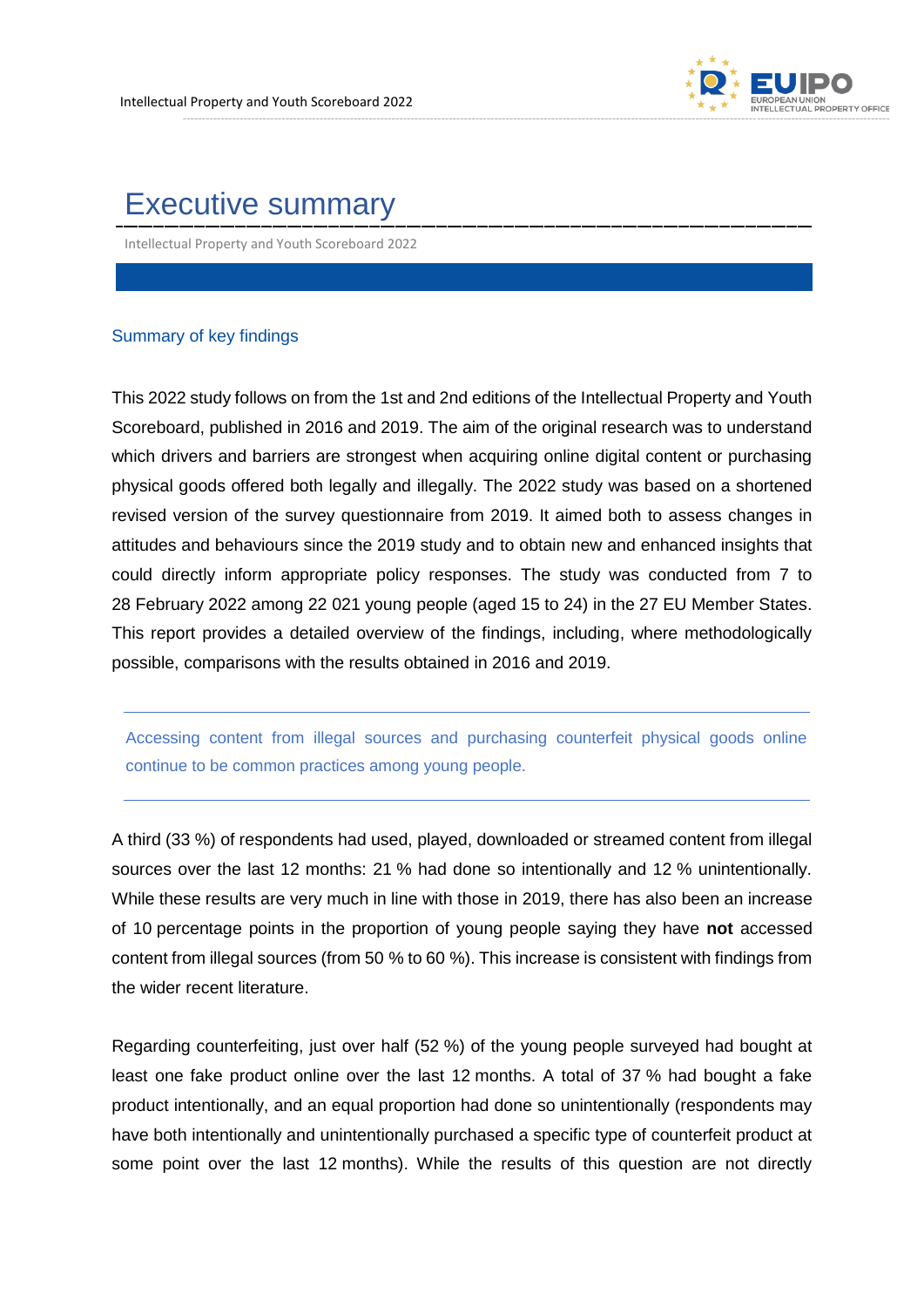

comparable to the previous editions of the survey, they mark a notable increase in the purchase of counterfeit goods since 2019, when only 14 % of respondents reported having bought such goods intentionally and 12 % reported having done so unintentionally. This change is likely to reflect both the widely documented increase in online shopping during the COVID-19 pandemic and the refinements to the question for the 2022 Scoreboard (detailed in Section 1.3 below). The specific types of counterfeit products that respondents had most commonly bought over the last 12 months were clothes and accessories (17 %), followed by footwear (14 %).

Cost remains the most important factor motivating the illegal accessing of digital content as well as the purchase of counterfeit goods, but other factors are gaining ground, especially social influences.

In line with the 2019 findings, lower cost and larger choice remained the main reasons respondents gave for having intentionally accessed content from illegal sources. Likewise, product affordability was the main factor motivating the intentional purchase of counterfeit physical goods in 2022, followed by simply not caring whether the product was a fake, a belief that there was no difference between genuine and counterfeit goods, and the ease of finding or ordering counterfeits online (18 %). At the same time, for both the accessing of content from illegal sources and the purchase of counterfeits, there has been an increase (of 5 and 6 percentage points respectively) in the proportion of respondents citing the fact that 'friends or other people I know do this'. This highlights the increased importance of social influences.

#### Dedicated websites were the most popular way to access most types of digital content illegally.

A new question added to the survey for 2022 revealed that, for most types of content from illegal sources, dedicated websites were the most popular access channel, especially for films (63 %) and TV series (59 %). For music, apps were the most popular channel through which to access pirated content (39 %), while for photos, social media was the most popular channel (36 %).

The availability of more affordable genuine products or content from legal sources, along with the risk of punishment, remain among the main factors that would make young people forego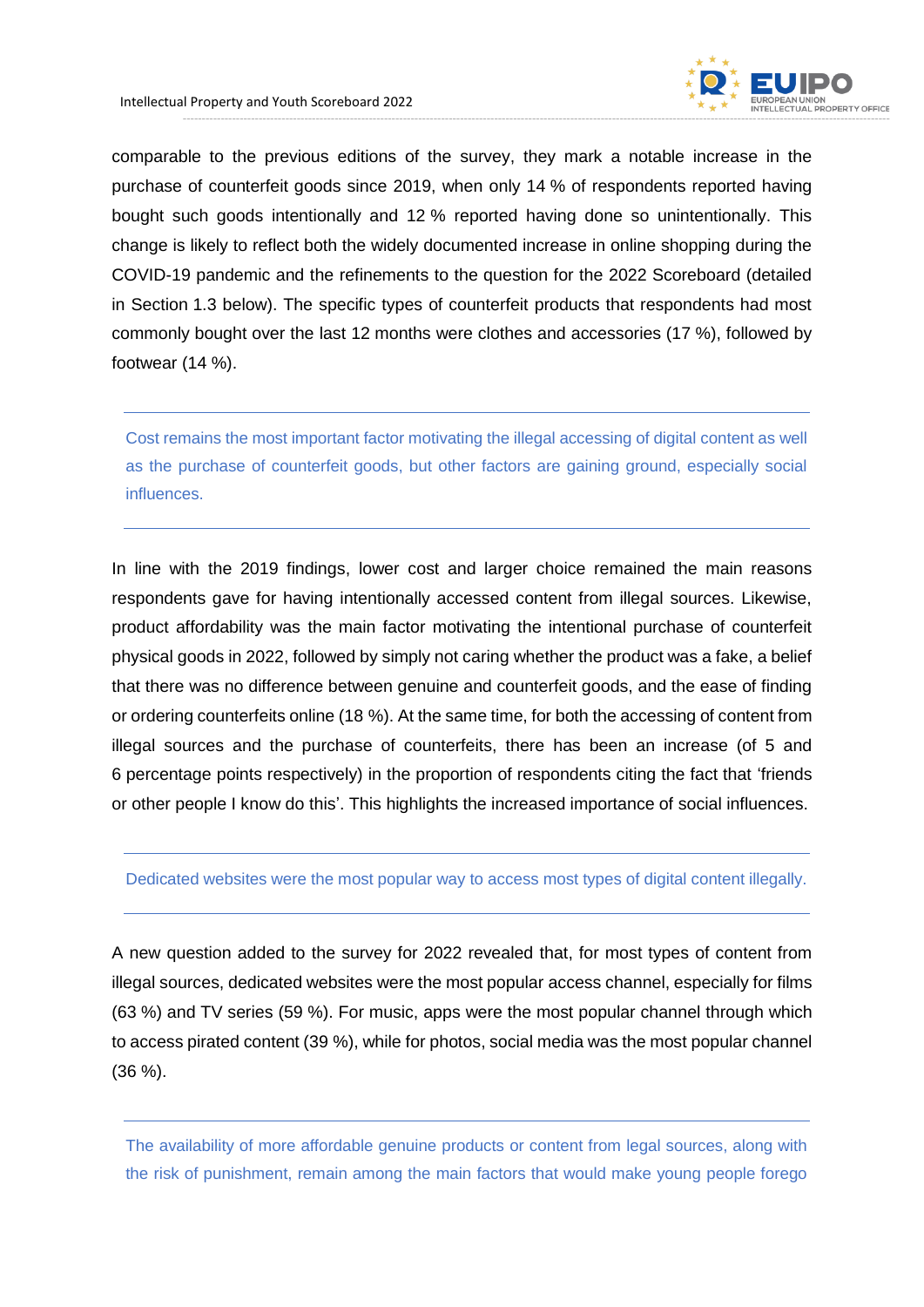

illegal alternatives. At the same time, new answer options added to the survey for 2022 point towards other factors that might make them change their behaviour.

Around half of those who said they had accessed content from illegal sources said they would stop doing so if they were to experience a cyberthreat (41 %) or cyberfraud (40 %), while 24 % said they might do so if they were to experience poor-quality content. Among those who had bought fake products, around a third (31 %) said they would stop if they were to experience a poor-quality counterfeit, and around a quarter said they would do so if they were to experience cyberfraud (23 %) or a cyberthreat (21 %), or if they were to experience an unsafe or dangerous product (22 %). A similar proportion said that a better understanding of negative effects on the environment (19 %) or society (17 %) would stop them.

#### Digital content

The proportion of young people who have accessed content from illegal sources (either intentionally or unintentionally) has held steady since 2019, at 33 %. At the same time, there has been an increase of 10 percentage points in the proportion saying they have not accessed *any* such content.

In line with the 2019 survey findings, one third (33 %) of respondents had used, played, downloaded or streamed content from illegal sources over the last 12 months, with 21 % having done so intentionally and 12 % unintentionally. While these results are very much in line with those for 2019, there has also been an increase of 10 percentage points in the proportion of young people saying they have **not** accessed content from illegal sources (from 50 % to 60 %). This is consistent with the wider literature, including the 2020 'European citizens and intellectual property: perception, awareness, and behaviour' study, in which the proportion of respondents reporting having paid for legal digital content increased by 17 percentage points compared with 2017 (from 25 % to 42 % in 2020) (Figure 1.1).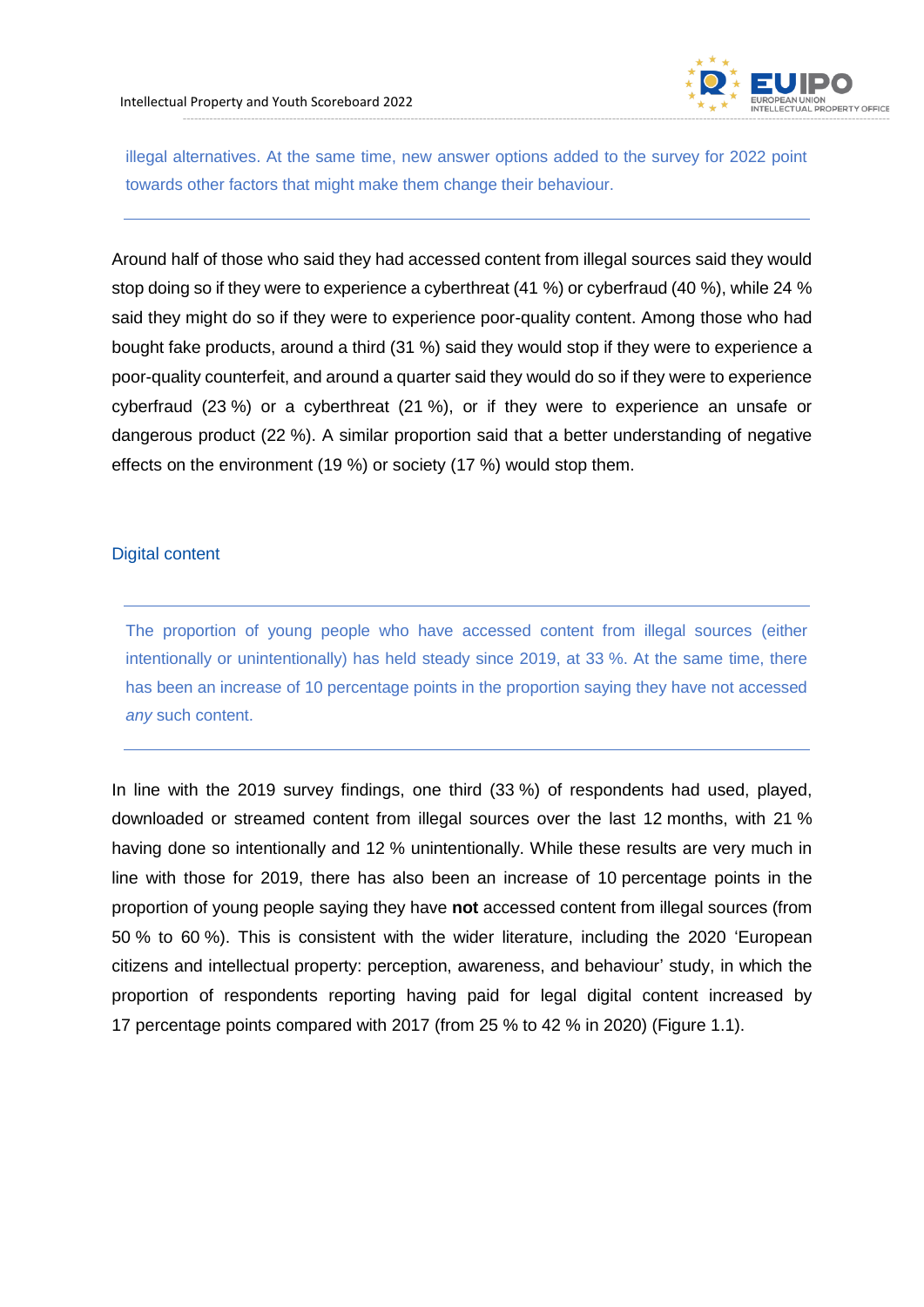



#### Figure 1.1. Accessing digital content – legally or illegally

As in 2019, just over one in five (21 %) respondents had *intentionally* used illegal sources to access digital content.

The intentional use of illegal sources remained above average among males and young people with a high level of education. At the same time, the prevalence of this behaviour varied significantly by country, ranging from 29 % in Belgium to 12 % in Germany. The main types of digital content sought from illegal sources were films (61 %), TV series/shows (52 %) and, to a lesser degree, music (36 %), software (35 %), games (33 %), live sports events (35 %), and e-books (32 %). The proportion of respondents who relied mainly on **legal** sources for any type of content was consistently below 60 %.

For most types of content from illegal sources, dedicated websites were the most popular channel through which to access them.

A new question added to the survey for 2022 revealed that, for most types of content from illegal sources, dedicated websites were the most popular channel through which to access them, especially for films (63 %) and TV series (59 %). For music, apps were the most popular channel by which to access pirated content (39 %), while for photos, social media was the most popular channel (36 %).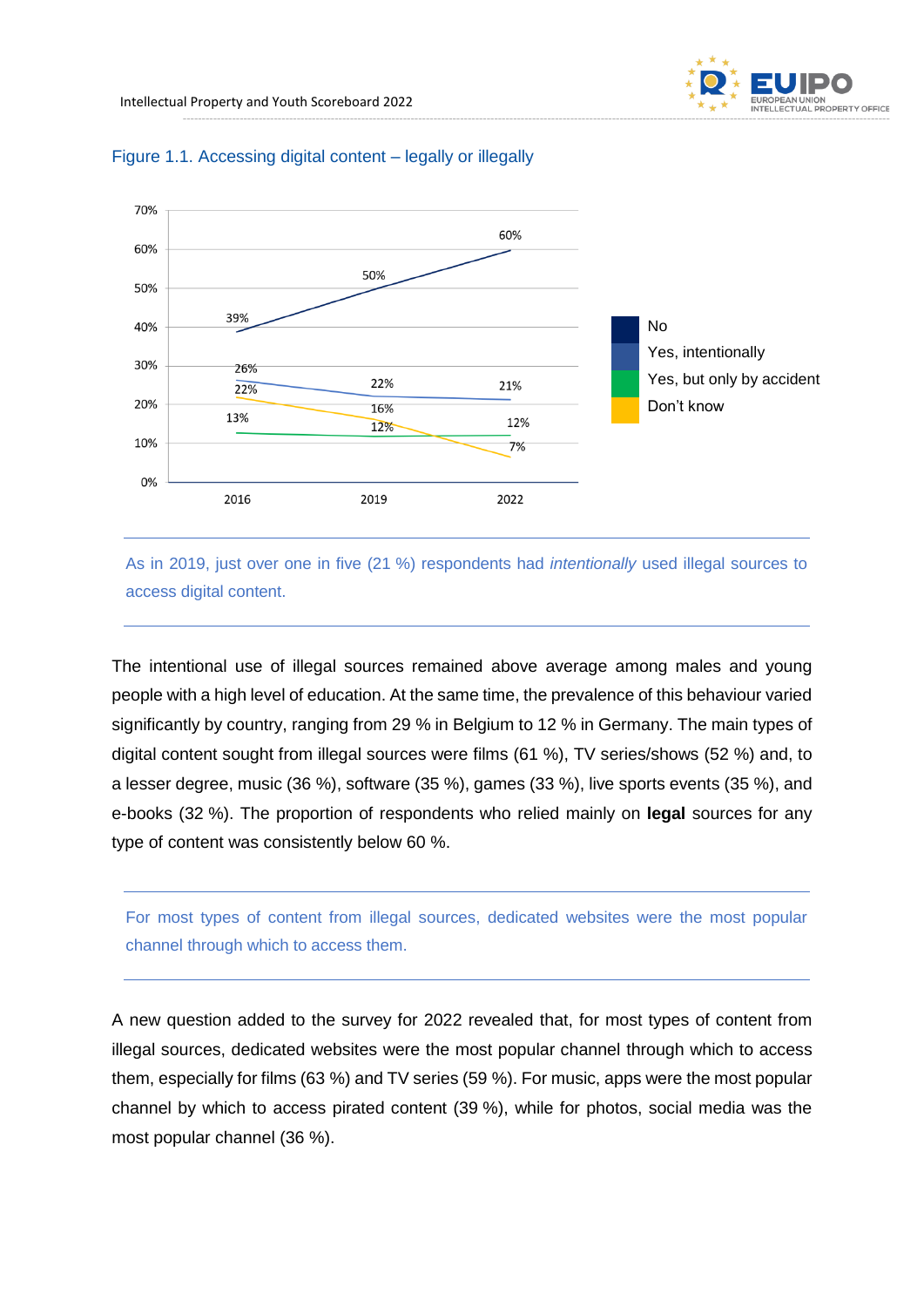

In line with the previous edition of this research, the main reason respondents gave for having intentionally accessed content from illegal sources was the lower cost of the content compared with content from legal sources, mentioned by over half of them (55 %). This was followed by the desired content only being available through illegal sources (25 %), and a larger choice being available through such sources. Notably, the 2022 survey results point to an increase in the proportion of respondents saying 'friends or other people I know do this' (from 12 % to 17 %), highlighting the increased importance of social influences on behaviour.

The main factor that young people said might make them stop intentionally accessing content from illegal sources was if more affordable content were available from legal sources. The potential for cyberfraud and cyberthreat was the second most frequently mentioned factor that might serve as a deterrent.

The availability of more affordable content from legal sources was the main factor that young people said might make them stop intentionally accessing content from illegal sources: almost half of them (47 %) mentioned this. A similar proportion said they might stop if they were to experience a cyberthreat (41 %) or cyberfraud (40 %), while 29 % said they might do so if they risked punishment, and 24 % said they might do so if they were to experience poor-quality content.

Among respondents who did not know whether they had accessed content from illegal sources, a majority (69 %) continued to say that they could not distinguish between legal and illegal sources, while 26 % said they did not care if a source was legal or illegal. While the former figure was lower than in 2019 (by 15 percentage points), the proportion saying they did not care was higher (by 8 percentage points).

#### Physical goods

While almost two thirds (63 %) of respondents in the 2022 survey said that they found it fairly easy or very easy to distinguish between legal and illegal sources of physical goods, around a third (31 %) continued to face challenges in this regard. These challenges remained most prevalent among females, teenagers (aged 15 to 17) and those with the lowest level of education.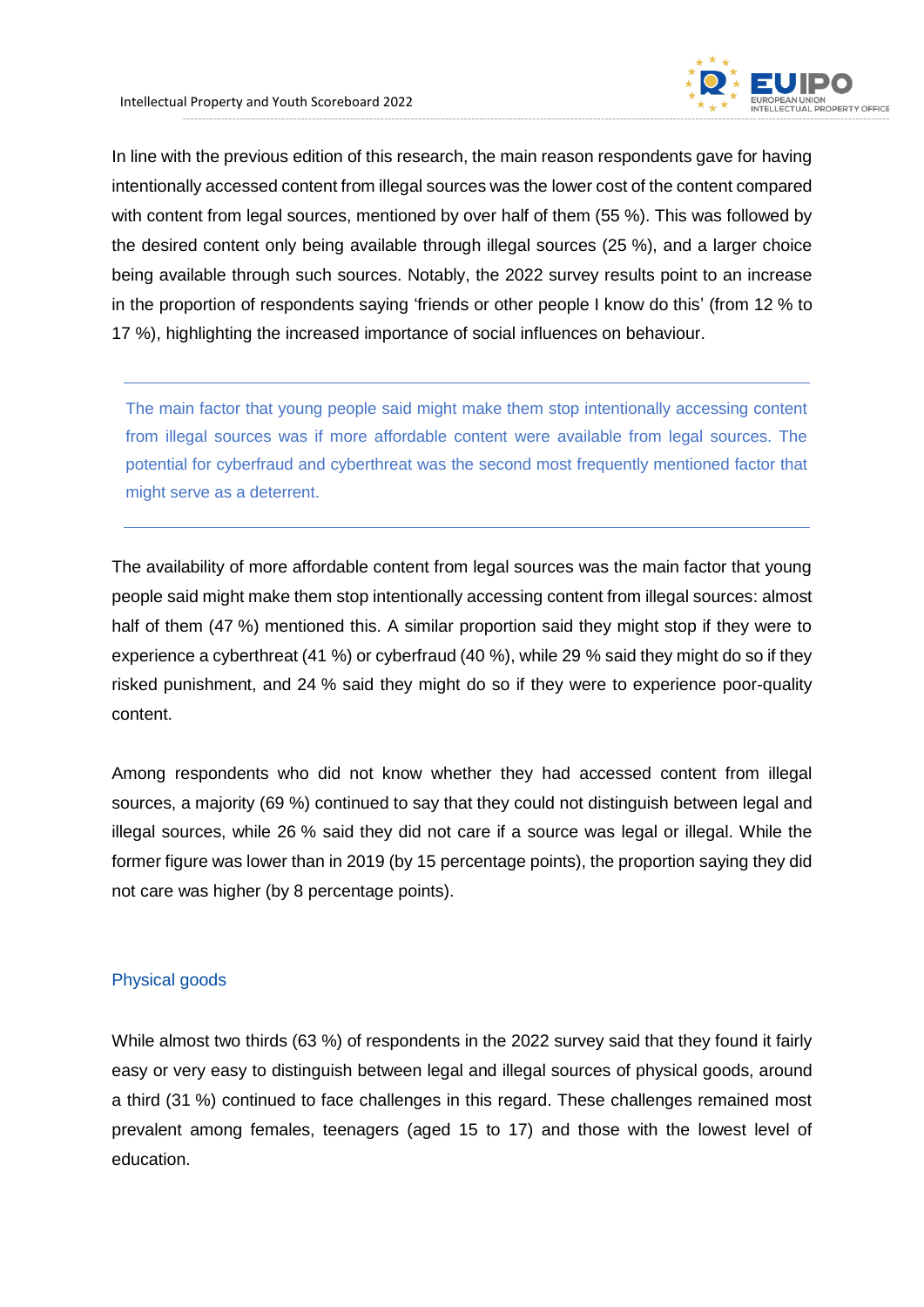

Just over half (52 %) of respondents had bought at least one fake product online over the last 12 months.

Just over half (52 %) of respondents had bought at least one fake product online over the last 12 months. A total of 37 % had bought a fake product intentionally, and an equal proportion had done so unintentionally, while 48 % percent had bought no such products or were unsure whether they had or not (the figures do not add up to 100 % because respondents may have both intentionally and unintentionally purchased a counterfeit at some point over the last 12 months) (Figure 1.2). While the results of this question are not directly comparable with the previous editions of the survey, they mark a notable increase in the purchase of counterfeit goods since 2019, when 14 % of respondents reported having bought such goods intentionally and 12 % having done so unintentionally. This change is likely to reflect both the widely documented increase in online shopping during the COVID-19 pandemic (and potentially a shortage of products in some physical stores), as well as refinements to the question for the 2022 Scoreboard.

Whereas in previous editions respondents were simply asked whether they had purchased fake goods, in the 2022 edition they were presented with a list of 12 specific product categories and asked whether they had purchased each of these. The inclusion of the list is likely to have prompted improved recall of past purchases on the part of the respondents, thereby also delivering a more accurate measure of their behaviour.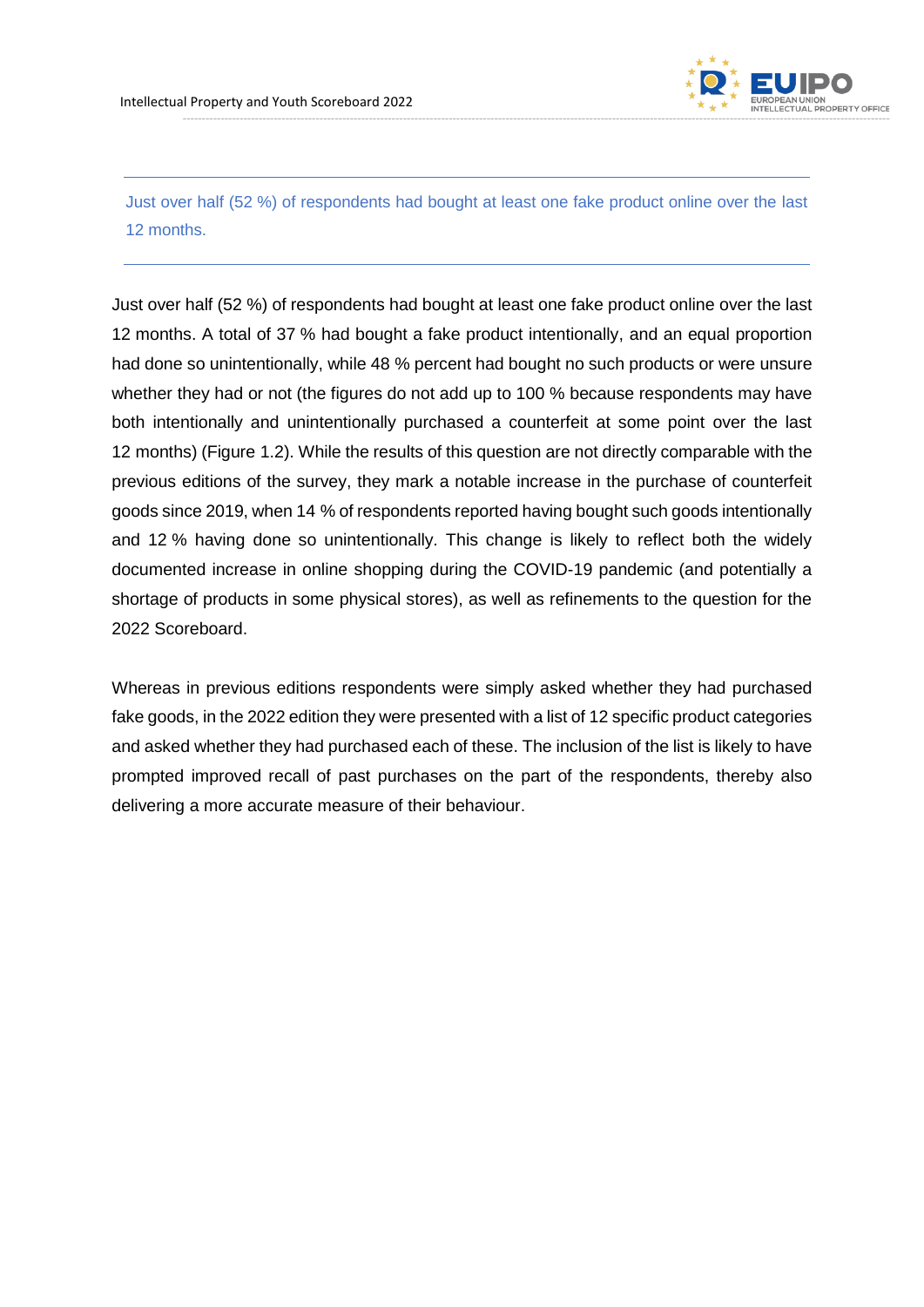



#### Figure 1.2. Intentional and unintentional purchase of counterfeit goods

The intentional purchase of counterfeits in the last 12 months was highest for clothes and accessories (17 %), followed by footwear (14 %), electronic devices (13 %) and hygiene, cosmetic, personal care and perfume products (12 %). The unintentional purchase of counterfeits was highest for broadly the same product categories.

In line with the results of both the 2016 and 2019 Youth Scoreboards, cost remained the main factor motivating the intentional purchase of counterfeit physical goods in 2022. Just under half (48 %) of respondents who had **intentionally** bought counterfeits in the last 12 months had done so because of the counterfeit's affordability or cheaper price. Other factors cited by at least one in five **intentional** purchasers of counterfeit goods were simply not caring whether the product was a fake (27 %), a belief that there was no difference between genuine and counterfeit goods (24 %), and the ease of finding or ordering fake products online (18 %). Since 2019 there was an increase of 6 percentage points in the proportion citing another reason, namely the influence of people they knew.

Almost a third of respondents who had intentionally bought counterfeits in the last 12 months said they would stop doing so if more affordable original products were available (31 %). An equal proportion said they would stop if they were to experience a poor quality counterfeit (31 %). Around a quarter said they would do so if they were to experience cyberfraud (23%) or a cyberthreat (21 %); if either family/friends (22 %), or others (22 %) had a bad experience with a fake product; or if they were to experience an unsafe or dangerous product (22 %). A similar proportion said that a better understanding of negative effects on the environment (19 %) or society (17 %) would stop them.